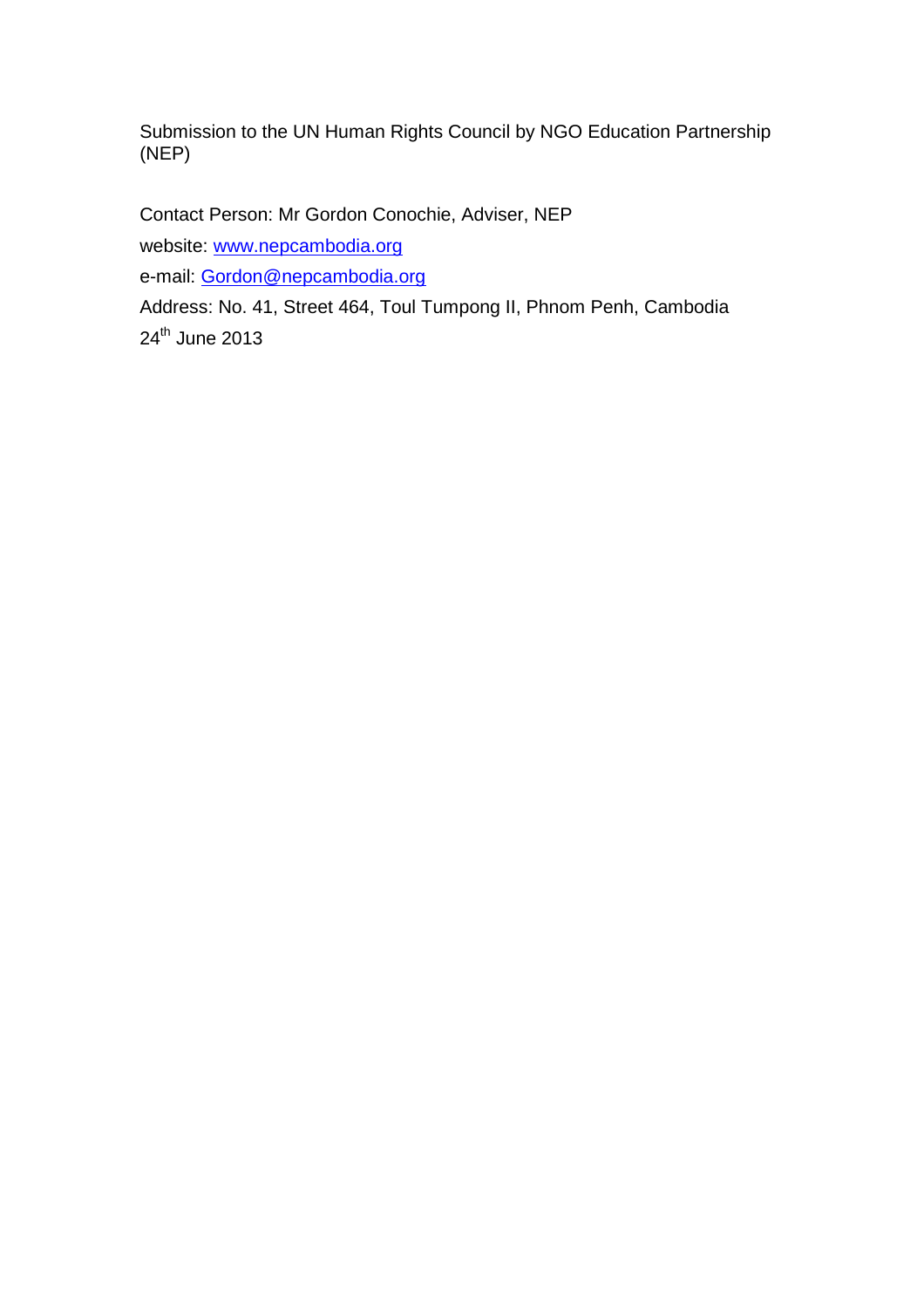Education Submission to the Universal Periodic Review of the United Nations Human Rights Council

## **1 Introduction**

1.1 This submission will focus on the period  $1<sup>st</sup>$  April 2010 to the present day, 24<sup>th</sup> June 2013. In a plenary session on 17th March 2010, the Royal Government of Cambodia (RGC) accepted all 91 recommendations contained in Section II of the Report of the Working Group A/HRC/13/4 and this submission will consider the extent to which these recommendations have been implemented as well as highlighting other issues.

## **2 Education Funding**

- 2.1 Recommendations A-11 and A-76 advising that more resources should be directed towards education, and the RGC has provided annual real increases for the Ministry of Education, Youth and Sports (MoEYS). However, the increases that MoEYS have received are smaller compared to those of other ministries so that the share of the national budget allocated to the Ministry of Education, Youth and Sports (MoEYS) has fallen since 2010 from 16.4% to just over 15% for 2013. 1
- 2.2 In addition to MoEYS receiving a smaller proportion of the national budget, MoEYS have also reported large underspending against that budget for every year between 2010 and 2012. In 2012, the underspending was \$25,705,498., equal to 10% of the total budget allocated. This could indicate a gap between planning and delivery or be explained by funding allocated for MoEYS being used to fund expenditure by other Ministries, as other ministries have overspent their budget in the same years that MoEYS has underspent2.
- 2.3 The declining share of the national budget for MoEYS and an even lower share when considering actual expenditure would indicate that education has not been prioritised for extra resources as has been indicated.
- 2.4 There is also concern that shortages of cash within MoEYS is being disproportionately felt at the school level. The Program-Based budget is the source of government funding for all school operational costs, excluding staff salaries. All staff in schools, including administrative staff, receive their salaries and other re-numeration directly from another budget. MoEYS offices at district, provincial and national levels also receive a programbased budget for their activities.
- 2.5 For 2012, 94.96% of the allocated program-based budget at the national level was expended; provincial offices of education expended 83.52% of their allocated programbased budget<sup>3</sup>. A study by NEP with 50 schools found that they received only 64% of their expected program-based budget in 2012. <sup>4</sup> These 50 primary schools were in 5 provinces that each received an average of 79.82% of their allocated program-based budget.

 $\overline{a}$ <sup>1</sup> PDF copies of Budget Law documents from 2004 - 2013 are available at:

[http://cambodianbudget.org/budget\\_law\\_series.php.](http://cambodianbudget.org/budget_law_series.php) Accessed on 25th April 2013.

<sup>2</sup> Ministry of Education, Youth and Sports. (2013). *The Education, Youth and Sport Performance in the Academic Year 2011/12 and Goals for the Academic Year 2012/13.* Phnom Penh: Ministry of Education, Youth and Sports.

<sup>3</sup> Ministry of Education, Youth and Sports (2013). *The Education, Youth and Sport Performance in the Academic Year 2011/12 and Goals for the Academic Year 2012/13.* Phnom Penh: Ministry of Education, Youth and Sport

<sup>4</sup> De Jong, R (2013), '*Public Expenditure Tracking Survey in Cambodian Primary Education'*. Phnom Penh: NGO Education Partnership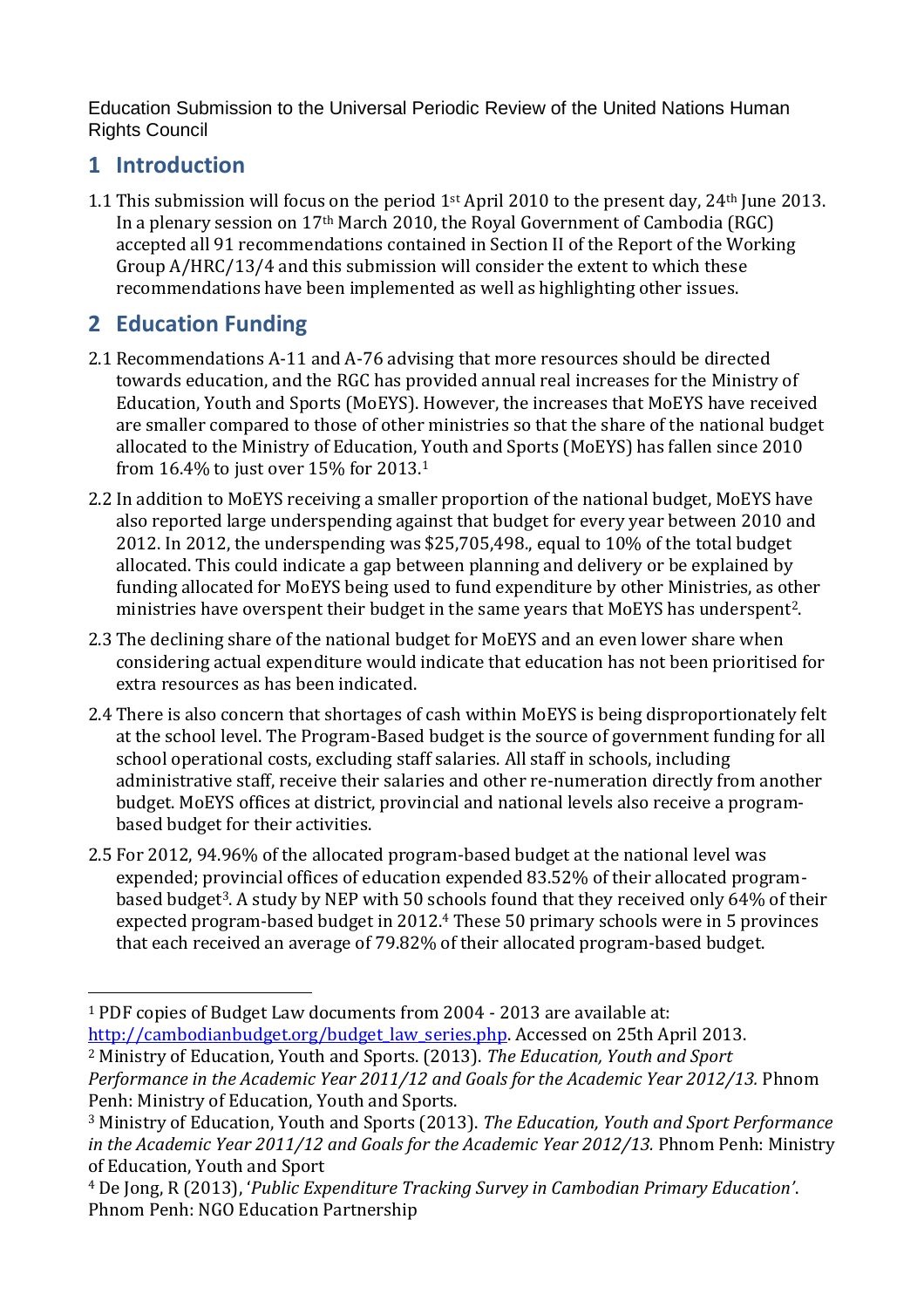- 2.6 This is obviously a small sample and only provides an indication that there could be a problem in schools not being a priority for cash distribution within MoEYS.
- 2.7 The same study by NEP also found that school directors and staff from district offices of education felt that the method of distributing budgets should be improved by using the banking system. Currently, district offices of education receive money for all schools in their district in cash and this cash is distributed to schools.
- 2.8 Disbursement by bank accounts would be more efficient and also safer, since school staff would not have to travel with cash. Also, the budget would be saved in bank accounts and doesn't have to be stored in safety boxes at school or at the school principal's home, which is common. This would assist transparency and good governance at the school level.
- 2.9 ACLEDA is the bank with the most numerous offices in Cambodia, 238, which are located in approximately 80% of districts, with further expansion planned. They also plan to have all offices connected online before the end of 2013. The Government could consider a trial with schools in various urban and rural districts to assess the potential benefits of transferring payments via the banking system.

### **3 Access to education for all**

- 3.1The Education Law in Cambodia advises that **e**very citizen has the right to access quality education of at least 9 years in public schools free of charge and that there is a right of enrolment for grade1 from the age of 6 years or at least 70 months on the date of the beginning of the school year.
- 3.2MoEYS reported net primary enrolment (grades 1-6) to be 96.4% in 2011/12, a rate that has shown steady annual improvement. However, the reported net lower secondary enrolment rate (grades 7-9) is not improving and is still only 35.1%. Drop out rates continue to be very high in primary and lower secondary education despite every citizen having a right to free education up to grade  $9<sup>5</sup>$
- 3.3Late enrolment is a problem with 31.5% of students beginning primary school over the age of six, and there is no trend of progression regarding this rate<sup>6</sup>. Overage enrolment in grade one is strongly correlated with dropout in later grades. If a child enrolls in grade 1 when aged 7 or 8 then because of high repetition rates it is likely that the child will be 13 or 14 when finishing primary school at which point the parents begin to think that the child is old enough to begin working or helping in the house.
- 3.4Additionally, it appears that children are not experiencing a right to a free education with informal school fees being common. 53% of primary school children sampled advised that they give payments as part of their education and 67% of their parents advised they made payments as part of their child's education. These are often for items that you would expect to be the responsibility of schools and Ministry of Education, Youth and Sport (MoEYS).

#### **Table 1: Informal fees at primary school<sup>7</sup>**

l

| Types of expense | <b>Students</b> | Mean<br>average of | <b>Parents</b> | Mean<br>average of |
|------------------|-----------------|--------------------|----------------|--------------------|
|------------------|-----------------|--------------------|----------------|--------------------|

<sup>5</sup> EMIS, Department of Planning (2012), *Education Statistics and Indicators: 2011/12,* Ministry of Education, Youth and Sport

<sup>7</sup> Ang, S & Conochie, G (2012), *Promoting Rights in Schools; The state of children's rights in Cambodian primary schools'.* Phnom Penh: NGO Education Partnership

<sup>6</sup> EMIS, Department of Planning (2012), *Education Statistics and Indicators: 2011/12,* Ministry of Education, Youth and Sport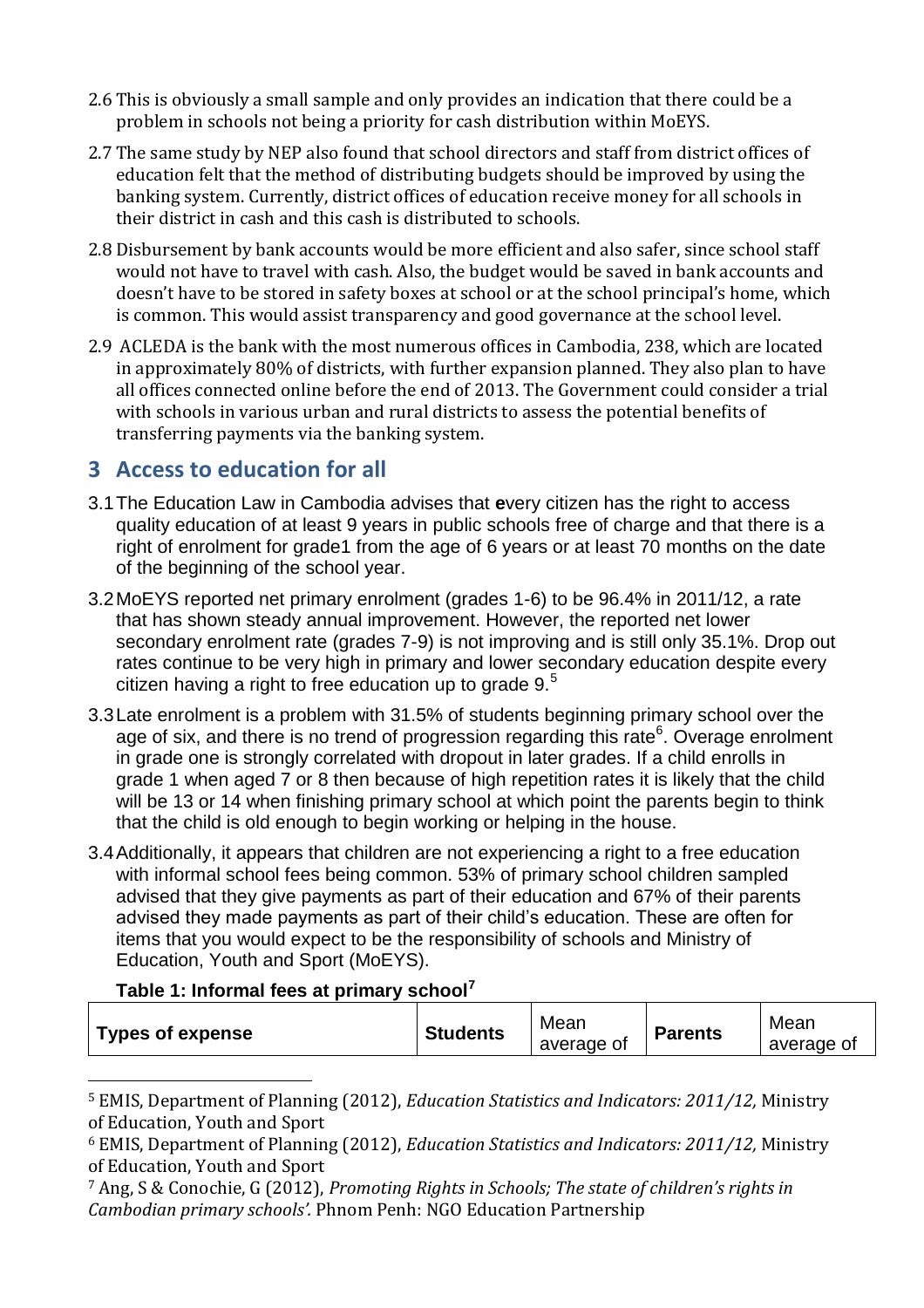|                                            |     | expenditure<br>(Riels) |      | expenditure<br>(Riels) |
|--------------------------------------------|-----|------------------------|------|------------------------|
| Teacher's learning<br>materials/stationery | 18% | 1400 per<br>time       | 11%  | 6870 per<br>time       |
| Bicycle parking fee                        | 6%  | 2860 per<br>month      | 7%   | No data                |
| <b>Examination fee</b>                     | 19% | 2300 per<br>time       | 15%  | 2500 per<br>time       |
| Extra tuition fee inside of school         | 33% | 12500 per<br>month     | 28%  | 12,480 per<br>month    |
| Extra tuition fee outside of school        | 20% | 18400 per<br>month     | 20%  | 16410 per<br>month     |
| Teacher's note                             | 14% | 1800 per<br>time       | 7.5% | 3090 per<br>time       |
| Daily teacher's fee                        | 12% | 13200 per<br>month     | 11%  | 16200 per<br>month     |
| Appraisal record book                      | 26% | 1200 per<br>month      | 16%  | 1100 per<br>month      |

\* Riels is the Cambodian currency; 4000 riels = US\$1

 $\overline{a}$ 

- 3.5 Unsurprisingly, our research found that students in urban areas are more likely to pay fees, which are also likely to be higher. Furthermore, in Phnom Penh, nearly 90% of students in Phnom Penh reported paying a daily fee to teachers whereas such fees were rare in other provinces. Additionally, over 90% of students in Phnom Penh were asked to pay monthly performance appraisal fees, which again was much higher than in other provinces.
- 3.6At least two students in 84% of urban schools reported paying for extra tuition inside of school, compared to only 44% in rural schools and 37% in remote schools with others paying for extra tuition outside of school. The fees are prohibitive for many families therefore, only children from wealthier families can afford to pay and benefit from this extra tuition, which appears to lead to better student performance.<sup>8</sup>
- 3.7This creates inequalities based on the student's family's ability and willingness to pay for extra tuition as the researchers did not find any student who attended but did not pay. Furthermore, Brehm found that extra tuition classes were used to continue teaching of the national curriculum that would not be repeated in the classroom. It could be that approximately half of students are not receiving the full curriculum because they cannot afford to pay for it.<sup>9</sup>
- *3.8*In Cambodia, 90% of poor urban youth do not have the chance to complete lower secondary education, compared with 82% of the rural poor and 31% of the urban rich. Urban poorest are at a greater disadvantage than rural poorest but Young women in rural areas are the most likely to lack foundation skills (to have less than lower secondary education).<sup>10</sup>

<sup>8</sup> Brehm, Silova and Mono (2012, *Hidden Privatization of Public Education in Cambodia: the Impact and Implications of Private Tutoring,* Open Society Foundations <sup>9</sup> Brehm, Silova and Mono (2012, *Hidden Privatization of Public Education in Cambodia: the Impact and Implications of Private Tutoring,* Open Society Foundations <sup>10</sup> UNESCO (2012), 'EFA Global Monitoring Report 2012'. UNESCO.